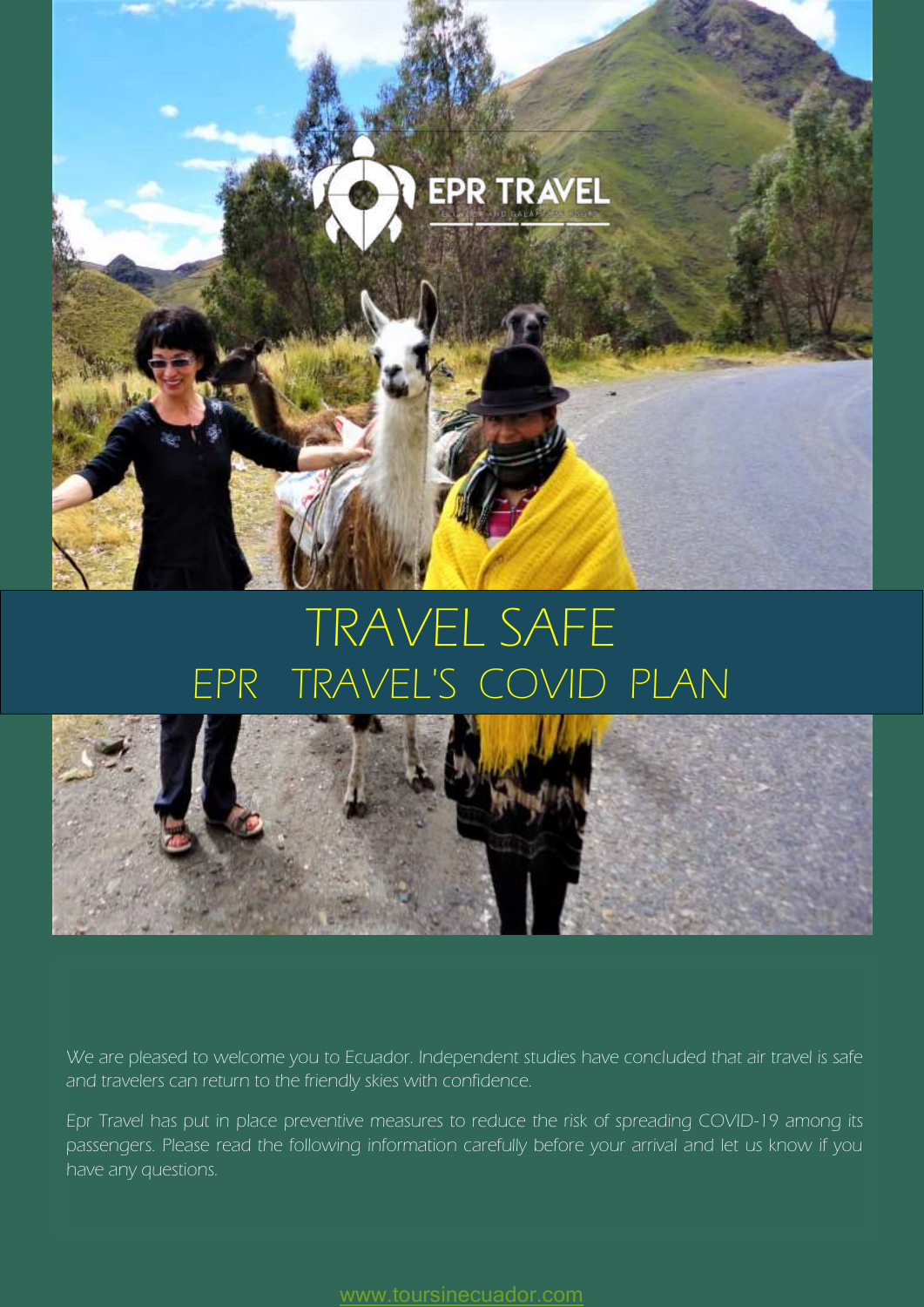

# RECOMMENDATIONS:

- Bring your own mask and wear it at all times.
- We will provide you with reusable cloth fluid masks upon your arrival in Ecuador and you can use them immediately if you wish.
- **Wash your hands regularly with soap and water.**
- Regular use of hand sanitizer.
- Hygiene will be emphasized throughout the trip.
- **Maintain the recommended minimum distance of 1 meter.**
- In case of coughing or sneezing use your forearm and then wash your hands.
- The situation is still in constant flux, so the country information and regulations provided are subject to change at any time.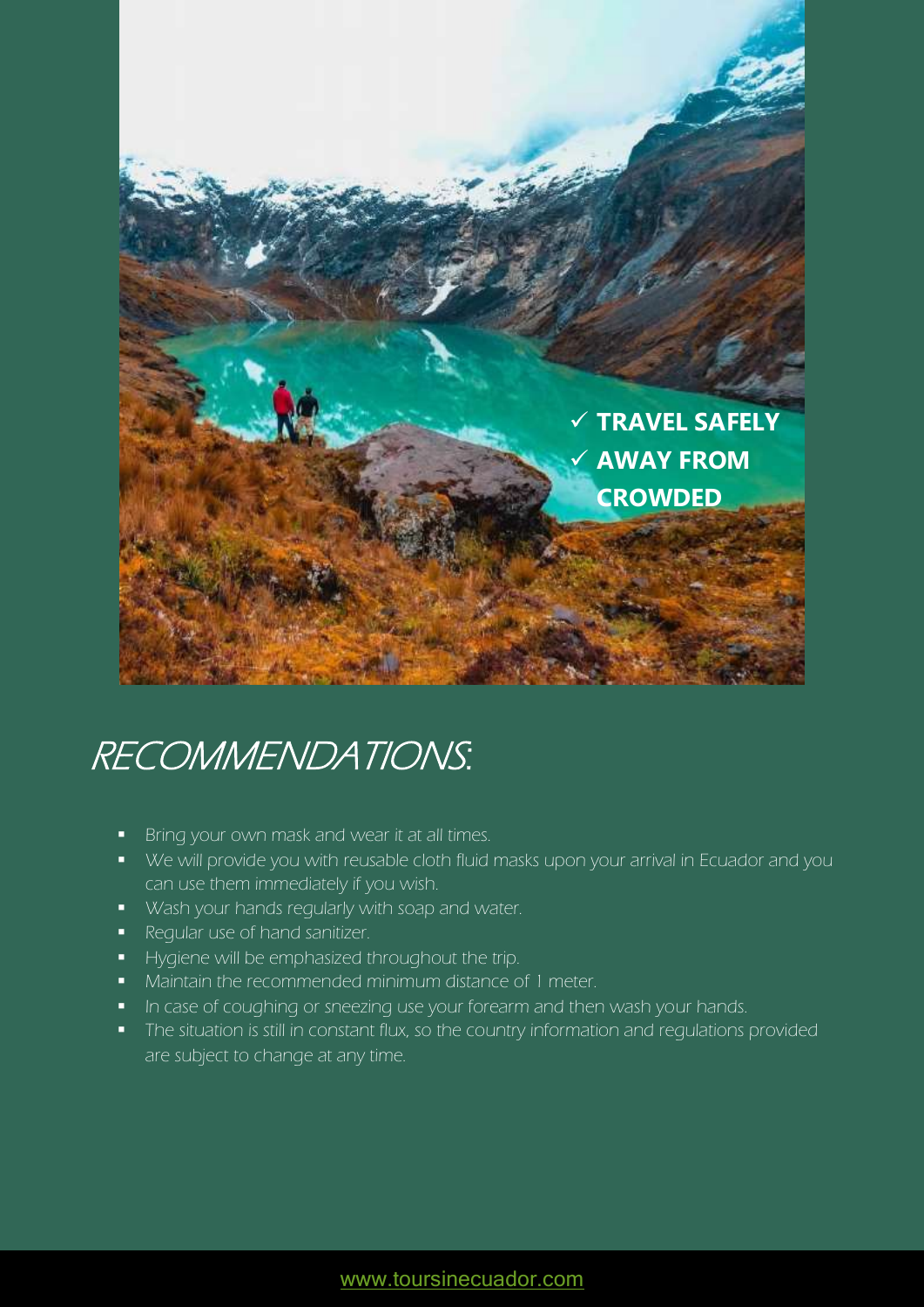### MAINLAND ECUADOR – ENTRY REQUIREMENTS & PROTOCOL



The National Emergency Operations Committee (COE) resolved to approve the following protocols for entering Ecuador from abroad, which will come into effect at 00:00 on September 11, 2021:

• Any person who enters mainland Ecuador by international air travel must present a mandatory [Traveler's Declaration of Health](https://www.salud.gob.ec/wp-content/uploads/2021/08/formulario_de_salud_del_viajero_.pdf) form to the airline when boarding, which must later be delivered to personnel of the Ministry of Public Health at the entry point to the country.

 Every passenger who enters the country, over 16 years of age, must present a completed vaccination certificate against COVID-19 where at least 14 days have passed since second/complete doses or in turn a negative result of a RT-PCR test in taken up to 72 hours prior to boarding to Ecuador. Crewmembers are exempt from these requirements.

• For visitors over two years and under 16 years of age, the presentation of a negative result of a RT-PCR test carried out up to 72 hours prior to boarding to Ecuador is mandatory.

• All passengers whose point of origin, stopover or transit is Brazil or India must present a negative RT-PCR test carried out up to 72 hours prior to boarding the flight to Ecuador, this requirement is mandatory regardless of whether the passengers are already vaccinated. In addition, they must undergo preventive isolation for 10 days at their homes or in any place of accommodation of their choosing and at the expense of the traveler, regardless of the result of the diagnostic test for COVID-19 and their immigration status. In the event that the passenger has COVID-19 symptoms, they must report this occurence through the web link enabled for this purpose.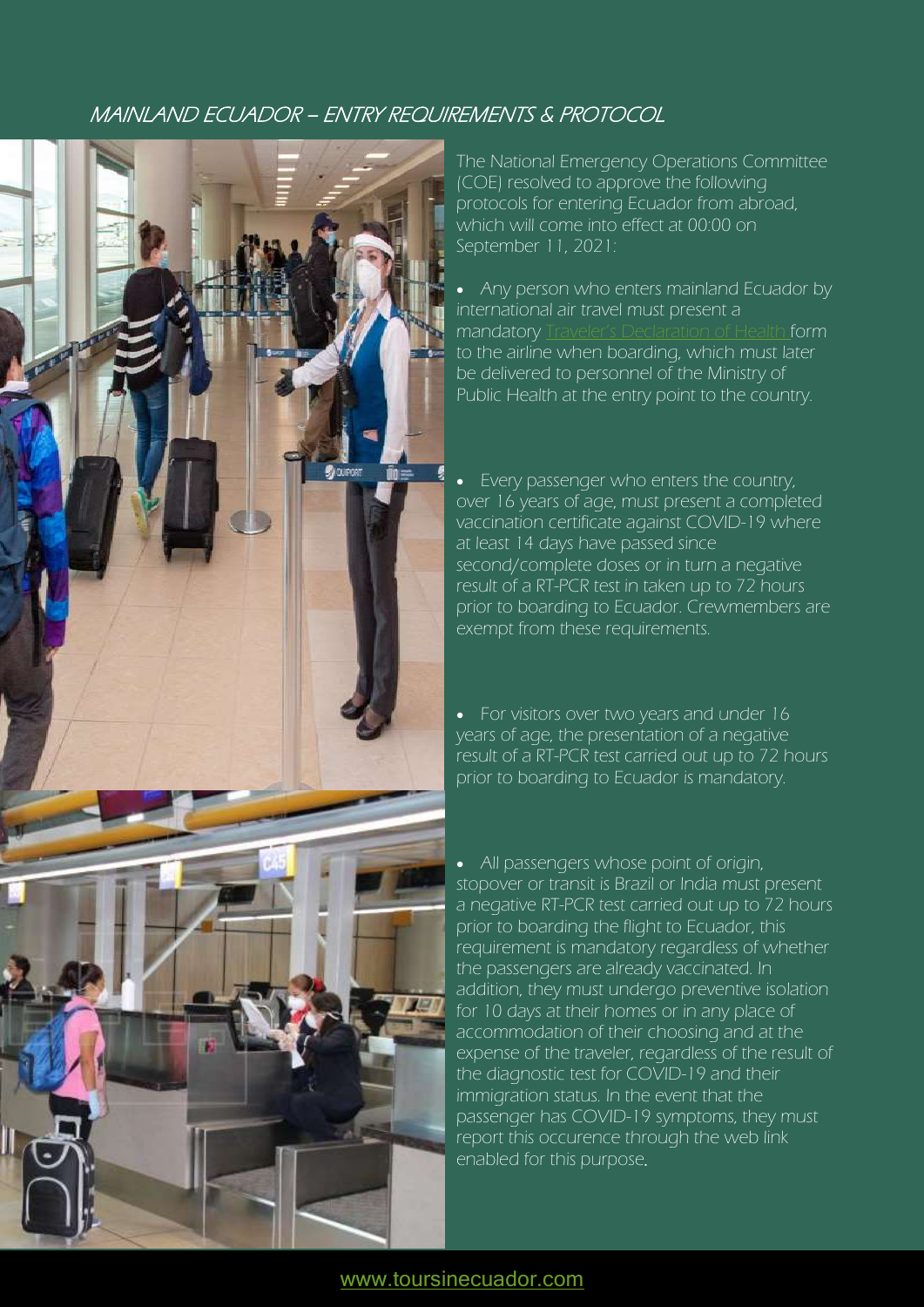- Transit passengers from countries other than Brazil or India need not present a negative result of an RT-PCR test or a vaccination card against COVID-19.
- All passengers who, upon arrival in Ecuador, present symptoms related to COVID-19, (fever, cough, general malaise, loss of smell, loss of taste, among others) regardless of the result of their RT-PCR test, will be evaluated by the personnel of the Ministry of Public Health prior to entering the migration area.
- If it is determined that it is a "suspected case", a rapid antigen test (nasopharyngeal swab) will be carried out. If the result is positive, the passenger must perform ten (10) days of isolation after the date of sample collection in their domicile or in any place of lodging of election and cost of the traveler. For contact tracing, the passenger must report the people he or she had been in contact with. This information must be included in the Traveler's Health Declaration. In the event that the rapid antigen test is negative, the passenger is not obliged to isolate, but must report symptoms suggestive of COVID-19.

# CONDITIONS FOR ENTERING THE PROVINCE OF GALAPAGOS

The new guidelines approved by the Government come into effect as of 00:00 on September 11, 2021.

Every person, regardless of their migratory status, must comply with the following when entering the province of Galapagos:

## FOREIGN/NATIONAL TOURISTS AND/OR GALAPAGOS RESIDENTS:

- All passengers over 2 years of age must present a negative RT-PCR test taken up to 72 hours before boarding the flight.
- Any person whose point of origin, stopover or transit is Brazil or India, must comply with the requirements for entering continental Ecuador, described above, prior to entering the province of Galapagos.
- Additionally, for the entry of national or foreign tourists, the traffic control card issued by the Special Regime Government Council of the Galapagos will be requested.

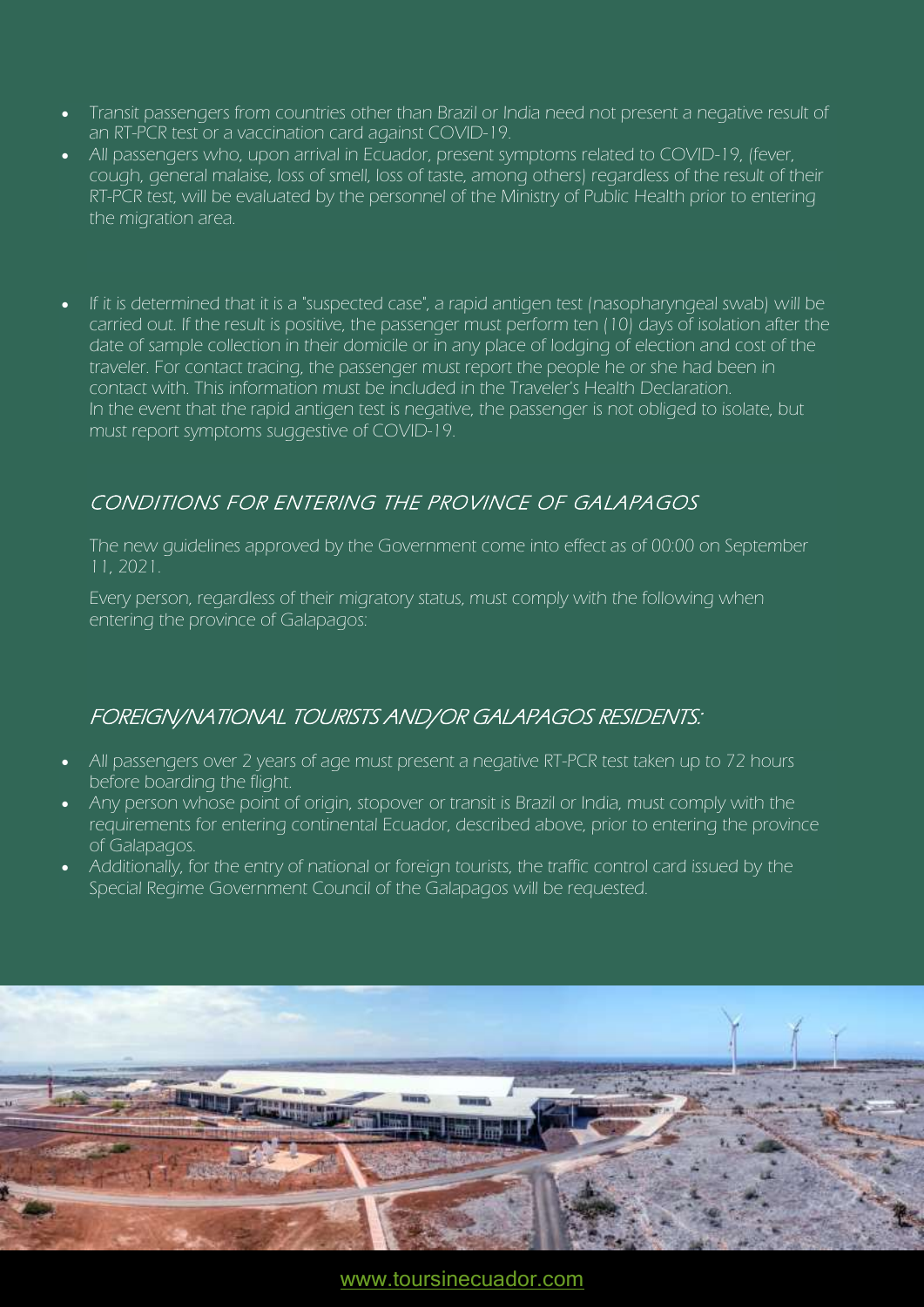# **COVID** PRECAUTIONS:

### TRANSPORT

- 1. All vehicles will be sanitised daily.
- 2. Maintain the distance, the distribution inside the vehicle will be according to the Biosafety protocols and will be socially distanced as much as possible, it is requested to respect the assigned seat during the whole day.
- 3. Masks will be worn by our staff and our guests whilst travelling on the transport for all the tour
- 4. We will clean on a daily basis our entire vehicles during tours. Today we added extra cleaning processes including sanitizing the vehicle after each excursion.

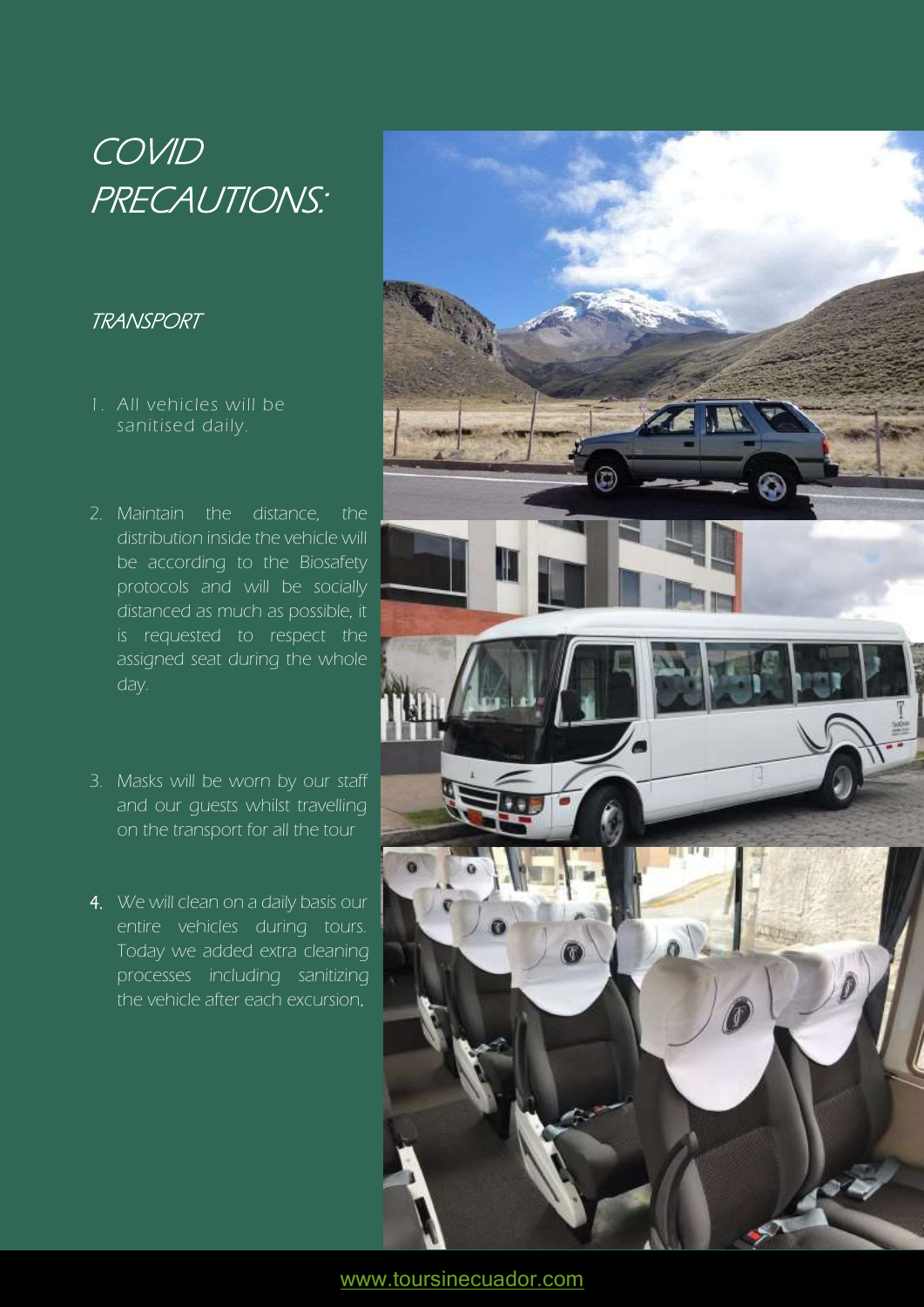# COVID PRECAUTIONS:

# ACCOMMODATION

- 1. The hotels, haciendas and lodges we work with have been carefully selected and apply the mandatory biosecurity protocols in their establishments, so we work closely with them to ensure that they comply with the required health, safety and hygiene standards.
- 2. Upon arrival at the hotel, your bags will be sanitized and a person will help you with your luggage. Our main recommendation is that you carry your own luggage, but you will always have our help to carry your luggage.

It is always important to wash your hands with soap and water.

#### 3. MASKS

It is mandatory to wear a mask in all social areas of the hotel, to keep a distance and to wash hands continuously.

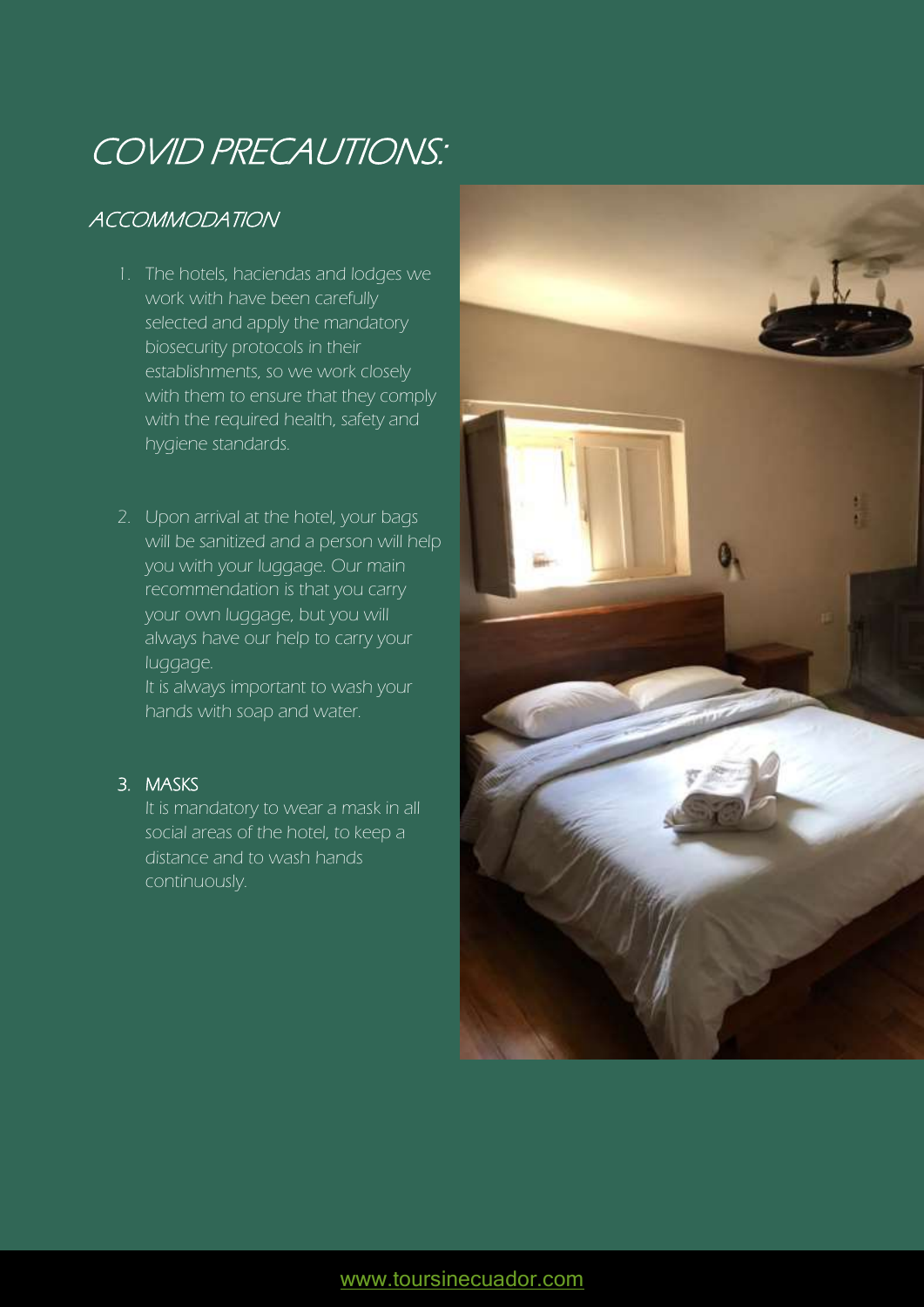# COVID PRECAUTIONS:

### EXCURSIONS:



#### Avoid crowds:

4. The visits planned in the itinerary will be organized to avoid crowds.

5. Ecuador allows us to do activities outdoors and in places with fewer tourists so that you feel safer.

6. In all the visit sites we will keep the distance and the use of the mask will continue to be mandatory.

7. It is important that you always carry with you the alcohol gel, to be able to buy souvenirs and local products, so when you receive the change of money your guide and you will be aware to disinfect your hands.

#### **EQUIPMENT**

8. The equipment that will be used before and after each adventure trip departure will be sanitised (Snorkel equipment, kayaks, etc). All the equipment provided will be of exclusive use for each guest for the duration of the trip